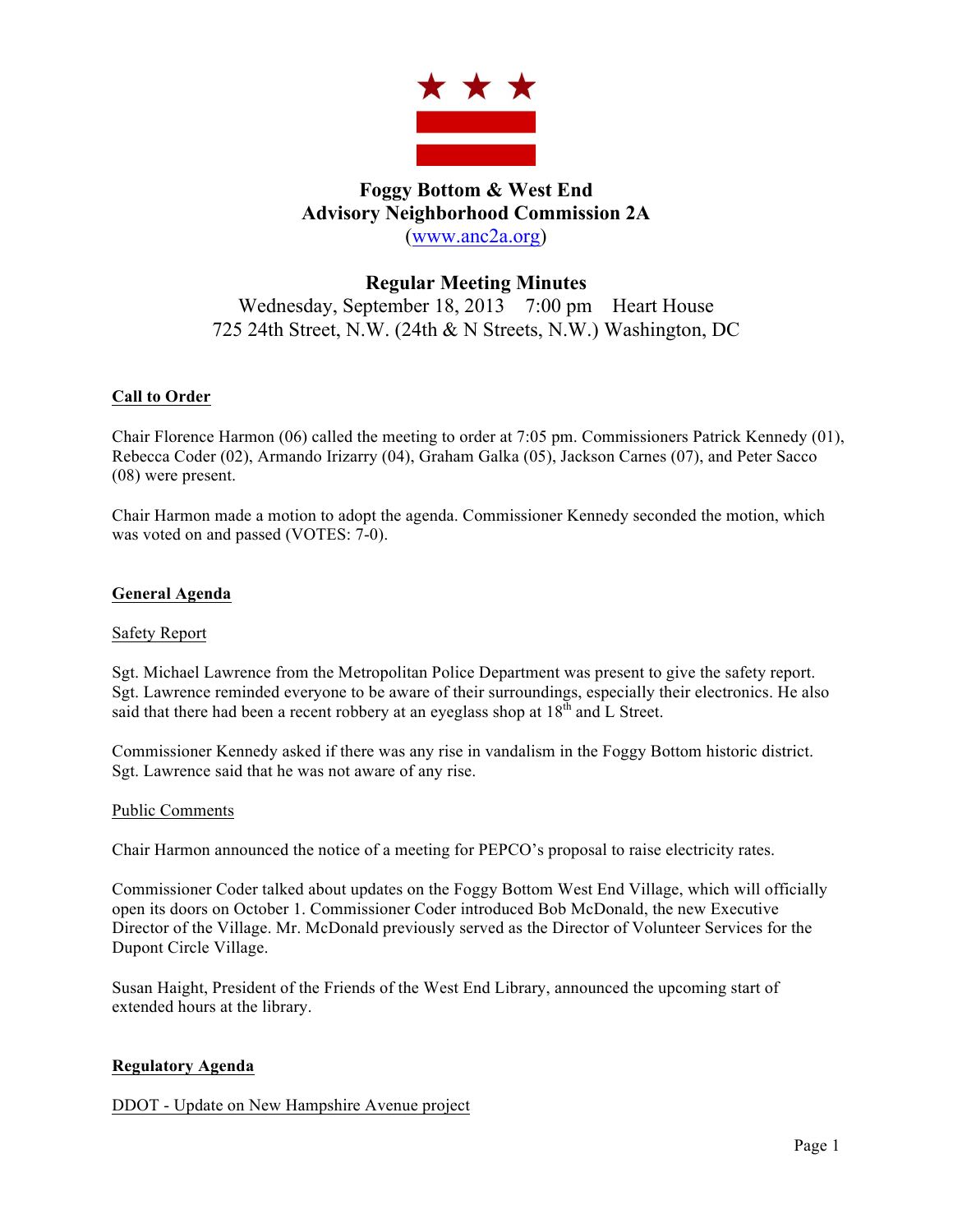Ian Swain from the District Department of Transportation (DDOT) was present to give an update on the New Hampshire Avenue resurfacing project. Mr. Swain announced that DDOT had worked out an agreement with GW to close the section of New Hampshire Ave. between 24<sup>th</sup> Street and Washington Circle on September 1, which has proceeded without any problems.

Mr. Swain said that many lighting improvements had occurred around Washington Circle, and that DDOT had worked with the National Park Service to put up temporary lighting around the circle for the last week and a half.

Commissioner Kennedy asked when the crosswalks on Washington Circle would be electrified, and Mr. Swain said that DDOT is still working on it. Mr. Swain also said that new asphalt has gone down on L Street and Washington Circle.

Mr. Swain said that DDOT is still waiting to finish the ADA ramp at 22nd and K Street by the Starbucks.

One neighbor asked about the purpose of the odd concrete island at 24<sup>th</sup> and New Hampshire Ave. Mr. Swain said that DDOT is still working on the island, and that they were waiting to take over the street from GW. Mr. Swain said that new crosswalks will help solve the problems with the odd concrete island.

Another neighbor expressed concern with the multitude of traffic patterns at the intersection of 24<sup>th</sup> Street and New Hampshire Ave., which were creating an unsafe environment for pedestrians.

Commissioner Irizarry asked when the light shields on New Hampshire Ave. would be installed, and when the landscaping on New Hampshire Ave. between H Street and Eye Street would be completed. Mr. Swain said that they were waiting until the rest of the New Hampshire Ave. construction is done in order to proceed with installing the light shields and working on the landscaping.

#### DMPED Updates: West End Library project, Fire Station relocation, Stevens School

#### *Square 37: West End Library, Eastbanc development*

Mathew Troy from the Deputy Mayor for Planning and Economic Development's (DMPED) office was present to give an update on Eastbanc's West End Library redevelopment project.

Mr. Troy said that on July 12, the District closed on the West End parcels deal with Eastbanc, and that on August 8, the District received a favorable decision from the DC Court of Appeals on the Eastbanc Planned Unit Development appeal.

Mr. Troy said that the library will be relocating to the Watergate while construction on the new development occurs, and that DC hopes to break ground on both the library and fire station parcels 30 to 45 days after the project finances close, which they are hoping will happen before the first of the year.

Commission Coder brought up the possibility of signing a Construction Management Agreement used previously by the ANC to control noise and construction times for both Eastbanc developments.

Commissioner Irizarry was wondering how long construction would take. Mr. Troy said the library building would take 28-30 months to complete, and that Square 50, the fire station building, would take 20-24 months to complete.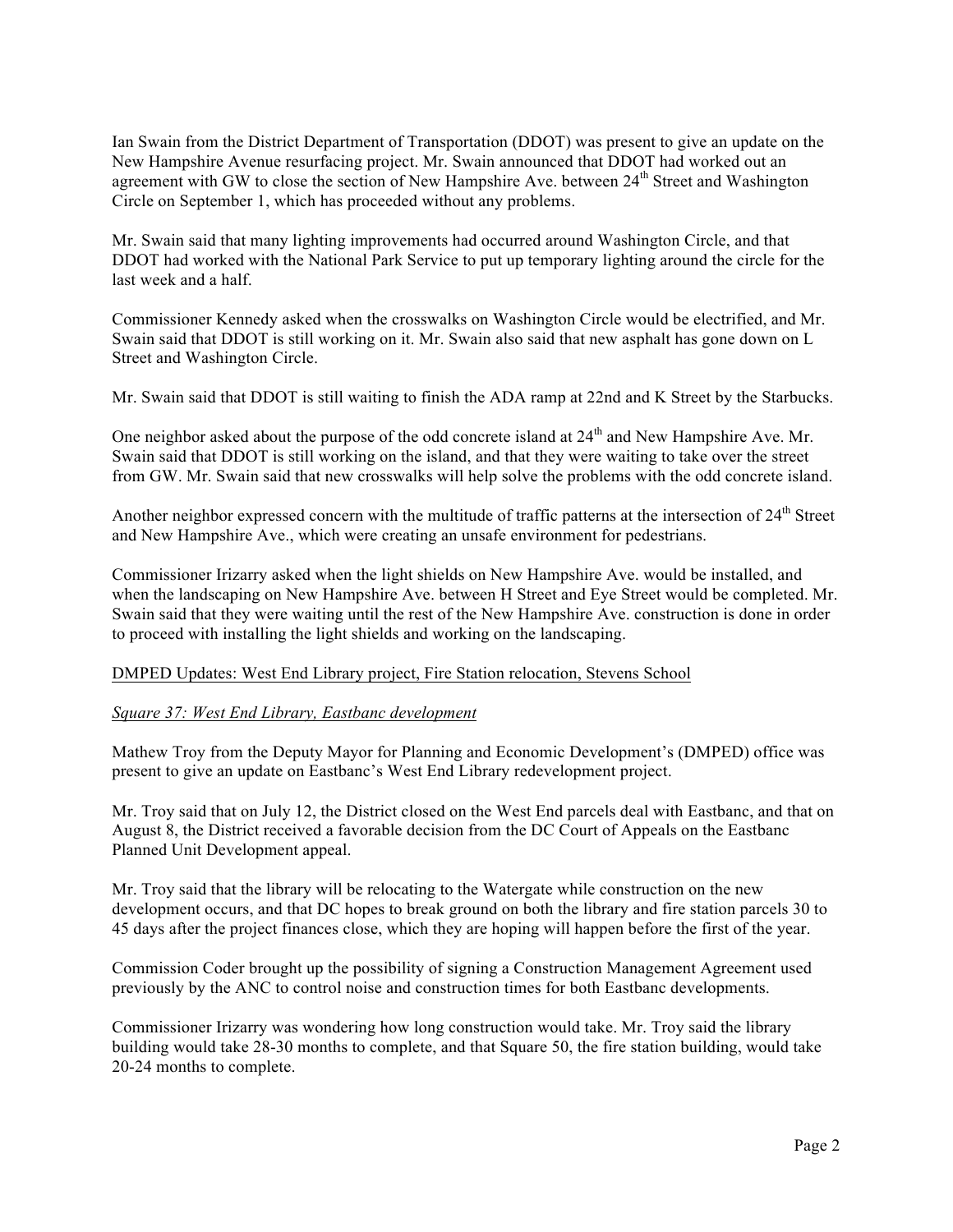Mr. Troy said that the DC Library Renaissance Project has requested a rehearing with the District Court of Appeals on the Eastbanc proposal that the District Court of Appeals order that was favorable to Eastbanc and the City.

#### *Fire Station Location Update*

Mr. Troy next gave the ANC an update on the relocation of the West End Fire Station in order to accommodate the Square 50 development project, which is also being carried out by Eastbanc.

Mr. Troy started off by saying that he does not want to have a negative impact of services as a result of the fire station relocation. Mr. Troy then said that the Stevens School playground was selected as the location of the temporary fire station because of entitlement and liability issues at other sites.

Mr. Troy said that DMPED is currently working on a plan for the temporary facility.

One neighbor was concerned with sound reverberating down the street and adjacent alley of the temporary Stevens School site, specifically the vehicle siren noise when vehicles are leaving the fire station. Mr. Troy said that he would look into getting a green light clicker for 21st Street and L Street, NW.

Another neighbor asked if DMPED had consulted with any sound experts for the Stevens School site. Mr. Troy said that he had a professional team that was examining the relocation plans and that noise levels would be examined.

Chair Harmon said that DMPED would have to think about how the trucks would navigate the 22nd Street and L Street intersection if the trucks went the wrong way down L Street.

Commissioner Kennedy suggested that DMPED should talk to DDOT about removing the barriers for the L Street bike lane to give the trucks more room.

Commissioner Coder presented the draft public space application letter for the temporary fire station location at the Stevens School site, which included an acknowledgement of a curb cut at the site.

Chair Harmon was wondering how pedestrian safety on L Street would be affected, specifically with regards to the curb cut. Mr. Troy said that there would be a standard curb cut at the site and that DC Fire and EMS usually has a fly command on the sidewalk directing pedestrian traffic.

Commissioner Coder made a motion of non-objection for the curb cut for the temporary fire station at the Stevens School site. Commissioner Irizarry seconded the motion, which was voted on and passed. Commissioner Harmon abstained. (VOTES 7-0).

#### *Stevens School Update*

Anna Shapiro from the Deputy Mayor for Planning and Economic Development's office was present to give an update on the Stevens School project.

Ms. Shapiro started off with a recap of how Ivymount had been selected as the school operator and that the new school would be a school for students with special needs.

Ms. Shapiro said that a land deposition agreement for the school was expected to go in front of the DC Council in early 2014.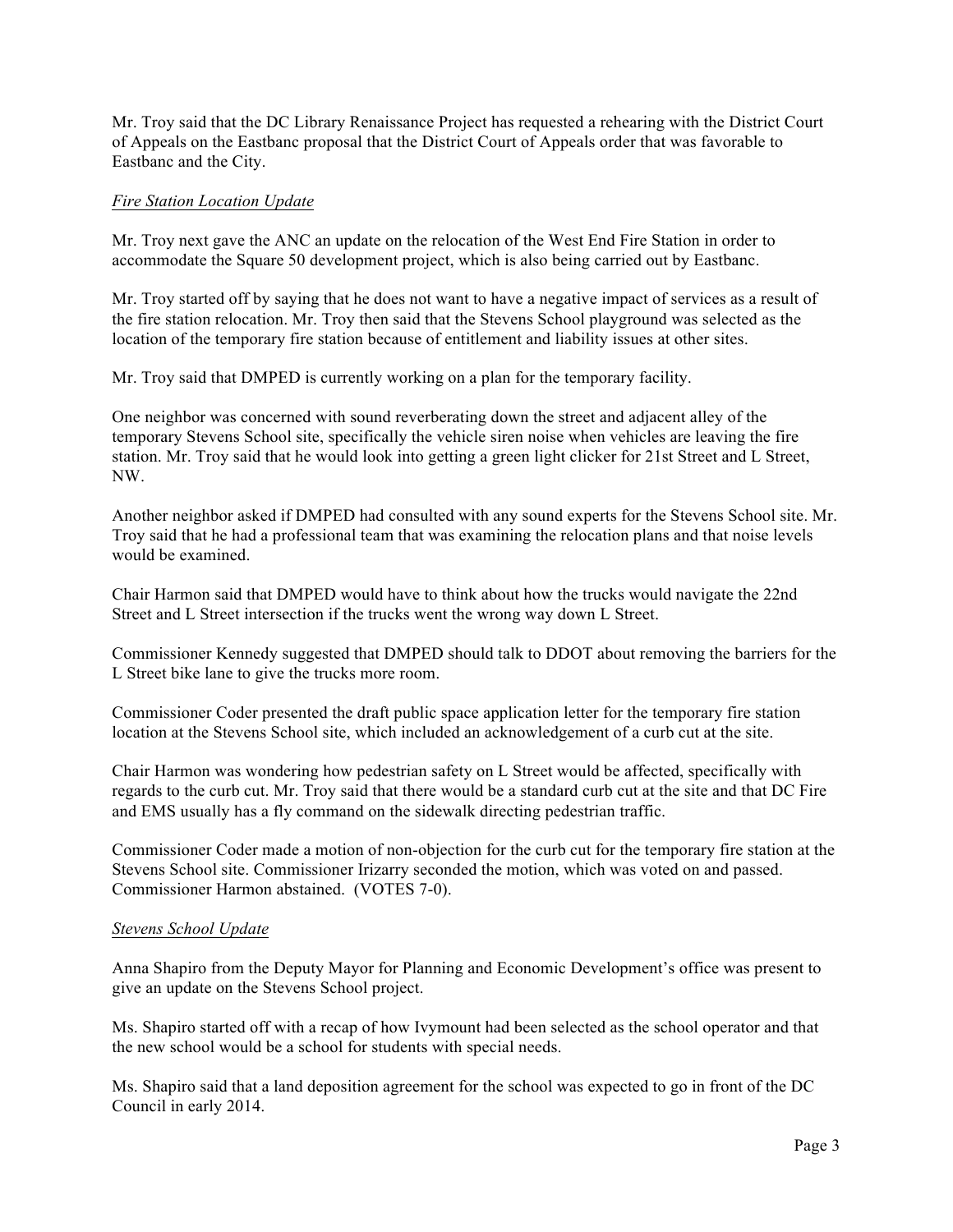Chair Harmon asked what the issues were that might be holding up the site development, such as the status of the Memorandum of Understanding between DCPS and Ivymount. Ms. Shapiro said that there were no particular issues and that the project partners were still working out the partnership.

Chair Harmon asked what was happening with the Humane Society of the United States building on the corner of  $21<sup>st</sup>$  and L Street. Ms. Shapiro was not sure what was happening with the building.

Commissioner Coder was wondering what role the Deputy Mayor for Education's office would play in Ivymount's partnership with the DC Public Schools.

One neighbor asked what would happen with the large playground set at the Stevens School. Mr. Troy said that, although it is not a problem to move the equipment to another playground, it is a major liability for DC's Department of Parks and Recreation (DPR), as playground safety could be compromised during the move. Mr. Troy said that DPR would be afraid of structural integrity when moving the playground.

Mr. Troy said that he could help locate a new playground set if the neighbors indicate that there are small children in the neighborhood and that there is a need for the playground to be moved somewhere else in the neighborhood.

#### Ward 2 Education Network

Chris Sondreal (Francis-Stevens PTA) and Stephanie Maltz (ANC 2B03), both members of the Ward 2 Education Network, were present to give an update on the network.

Mr. Sondreal said that the School Without Walls at Francis-Stevens would be holding an open house on the first Saturday of October.

Ms. Maltz then presented the ANC with an official resolution for ANC 2A to be part of the Ward 2 Education Network. A similar version of the resolution had already been passed by ANC's 2B and 2F.

Ms. Maltz explained that the reason the network was started was because of the growth of momentum for supporting neighborhood schools in Ward 2. Ms. Maltz then said that the network's next monthly meeting would be this upcoming Saturday at the Lutheran Church and that the assistant principals of Cardozo and Francis-Stevens would be in attendance

Mr. Sondreal said that last year Francis-Stevens had an enrollment of about 220 and that this year they already have about 330 students enrolled. Mr. Sondreal also said that there is a large increase in enrollment in the middle school grades and that the school has opened an additional kindergarten class for this year.

Chair Harmon said that the ANC is thrilled about the school's success this year.

Chair Harmon, elaborating on the network's commitment to developing a comprehensive report on the status of neighborhood schools and steps that can be taken to improve them, asked what would happen if the network comes up with a report that the ANC does not approve of. Mr. Sondreal said that he would be reporting to the ANC, and would keep the ANC informed about the findings of the report.

Ms. Maltz said that she wants to engage the broader community by reaching out to local citizens associations, including the Foggy Bottom Association. Ms. Maltz also said that the formalization of the group would give the group more recognition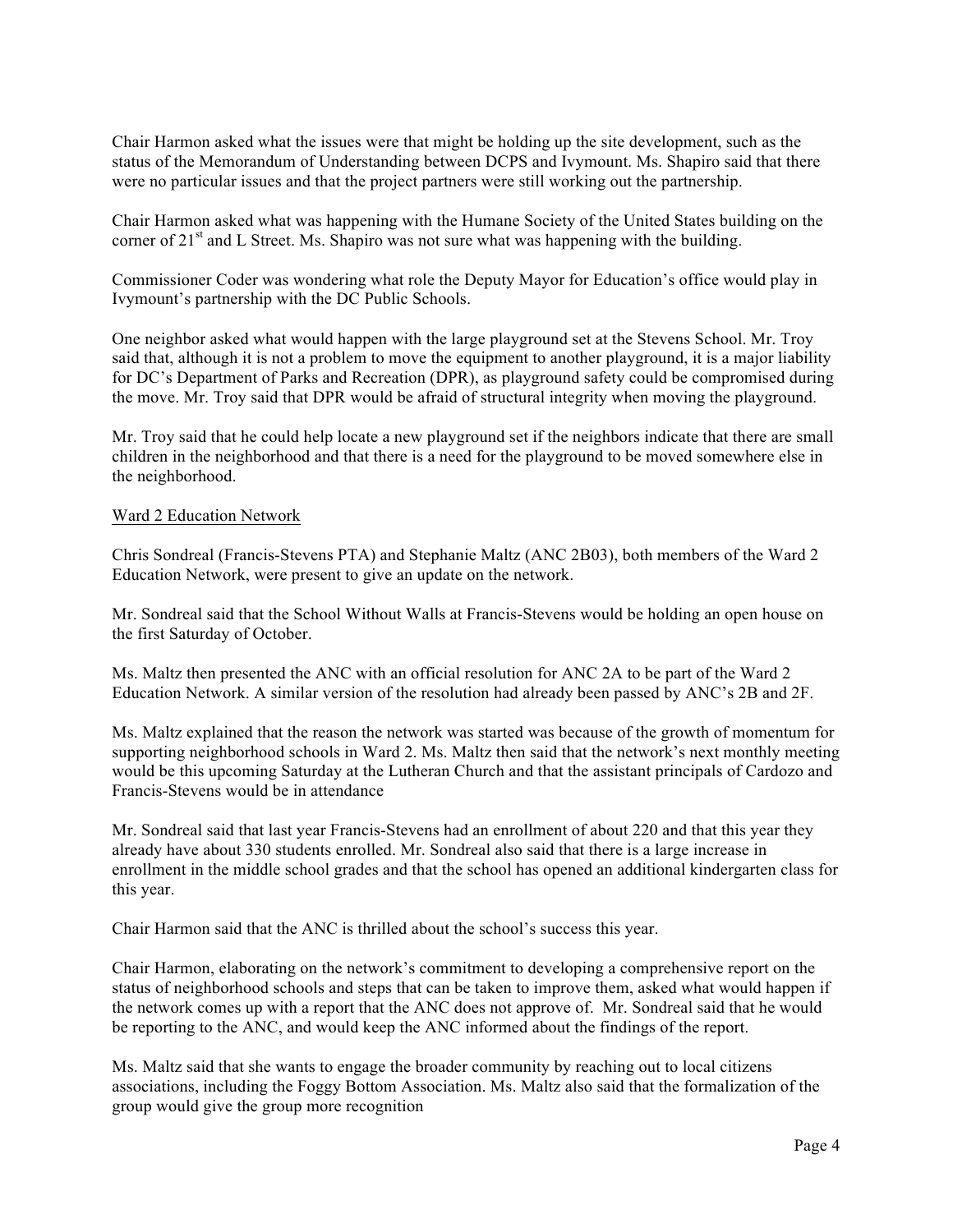Commissioner Carnes made a motion to support the resolution presented by Ms. Maltz. Commissioner Kennedy seconded the motion, which was voted on and passed (VOTES: 6-0) (Commissioner Galka absent from the room)).

#### WMATA: Proposed Metrobus service changes

Commissioner Kennedy explained how the Washington Metropolitan Area Transit Authority (WMATA) is considering changes to neighborhood Metrobus routes that would take place next June. Commissioner Kennedy explained the three proposed changes that would affect the Foggy Bottom area.

Commissioner Kennedy presented the ANC with a resolution that stated the ANC's opinion on each of the three proposed changes.

Commissioner Irizarry was concerned that the community was not fully aware of the bus route changes, and wondered if the ANC could consider the resolution at the next meeting. Commissioner Kennedy explained that WMATA is relying on public comments received by September 22, which will be the main public comments forwarded on to the WMATA board of directors.

Commissioner Irizarry wondered if the ANC could pass a resolution asking WMATA for more time to comment. Commissioner Kennedy reaffirmed the need to have the comments in by September 22.

Commissioner Sacco made a motion to support Commissioner Kennedy's resolution. Commissioner Carnes seconded the motion, which was voted on and passed (VOTES: 6-0-1) (Commissioner Galka absent from the room).

Commissioner Kennedy then made a motion to allow him to ask WMATA to give ANC 2A additional time to supplement the ANC's resolution with additional public comments. Commissioner Carnes seconded the motion, which was voted on and passed (VOTES 6-0)

#### ABRA: Update on GCDC, new grilled cheese restaurant

Steven Klores, the owner of GCDC, a new grilled cheese restaurant that has plans to open up on Pennsylvania Avenue between  $17<sup>th</sup>$  and  $18<sup>th</sup>$  Streets, was present to given an update on the restaurant.

Mr. Klores said that he plans on closing the restaurant at 10 pm each night, and that the restaurant will be more focused on the busy lunch period than on alcohol sales. Mr. Klores also said that he anticipates on opening the restaurant in early January.

#### ABRA: Shadow Room

Stephen Acott, an owner of the Shadow Room nightclub, was present. Mr. Acott was formally requesting additional honors for the night before Columbus Day. Mr. Acott also retracted his previous request for extra hours for Autumn Daylight Savings time.

One neighbor expressed concerns over activities outside of the nightclub on the night of July 4<sup>th</sup>. The neighbor also said that every Thursday night there is a problem outside the nightclub. Multiple neighbors also expressed concerns with the nightclub.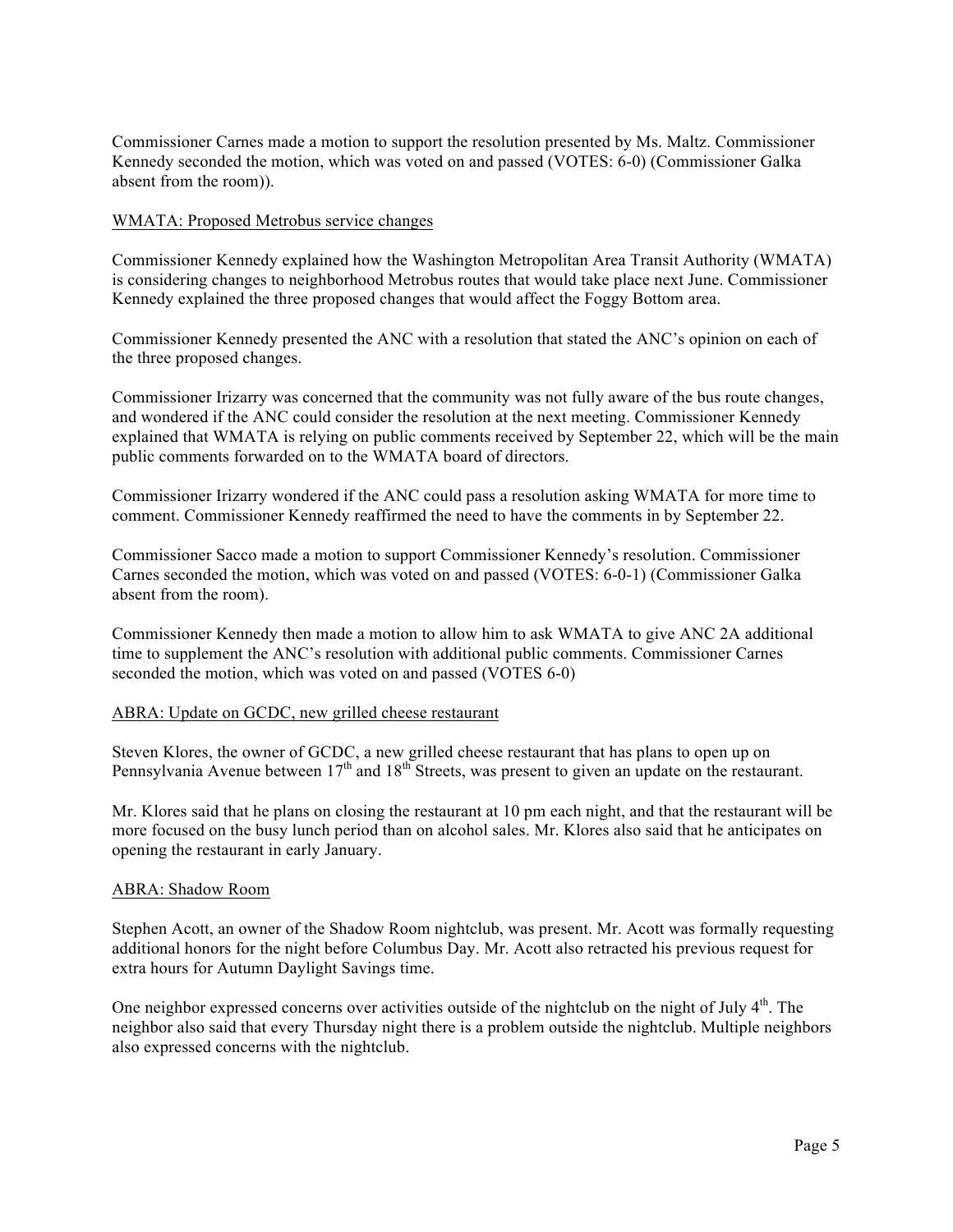Chair Harmon said that the ANC is not inclined to grant the additional hours for Columbus Day. Mr. Harmon also brought up the Shadow Room's request for renegotiations of the nightclub's cooperative agreement.

Commissioner Kennedy made a motion to designate Chair Harmon as the ANC's designated representative for the renegotiations of the nightclub's cooperative agreement. Commissioner Irizarry seconded the motion, which was voted on and passed (VOTES 5-0)

#### Flavors of India and Marshalls Bar

Moved to next month

#### Hyatt Place Hotel's Public Space Application

No one was present from the Hyatt Place Hotel to talk about the hotel's public space application.

Commissioner Coder made a motion to object the public space application for the Hyatt Place Hotel due to a lack of information provided by applicant. Commissioner Irizarry seconded the motion, which was voted on and passed (VOTES: 6-0)

#### GWU - Square 75 Alley Closing and Reconfiguration

David Avitabile from Goulston & Storrs, and Susi Cora from GW's Division of Operations, were present to talk about GW's plans for the closing of a public alley on the Square 75 site.

Mr. Avitabile said that GW had reached an agreement on the alley closing with the President Condominium, so the President's board is supportive of the alley closing.

Mr. Avitabile explained that there was no net loss of public land through the alley closing process, and that it was more of an alley reconfiguration. Mr. Avitabile explained that, for legal purposes, the proposal must still be called an alley closing.

Mr. Avitabile said that the alley closing has been approved by all DC utilities. Mr. Avitabile also reminded the ANC that GW has agreed to provide a number of amenities as part of the Square 75 PUD, which he listed and then explained the status of each.

Commissioner Kennedy said that GW's presentation at the recent Campus Plan Advisory Committee meeting was very straight forward, and that he would be fine with sending in a letter of no objection. Commissioner Carnes said that he would even go as far as to support the alley closing.

The chairman of the President Condominium's board said that there may be issues surrounding construction impact mitigation, especially around trash pickup and emergency deliveries, which still have to be worked out with GW. The representatives from GW said that they would be happy to sit down with the board of the President Condominium in the coming weeks to discuss impact mitigation measures.

Chair Harmon made a motion to authorize the chair to write a brief resolution in support of the alley closing contingent on confirmation from the President Condominium board that they have no objections to the alley closing. Commissioner Carnes seconded the motion, which was voted on and passed (VOTES: 6-0-1 (Commissioner Coder abstains, Commissioner Sacco recuses himself)).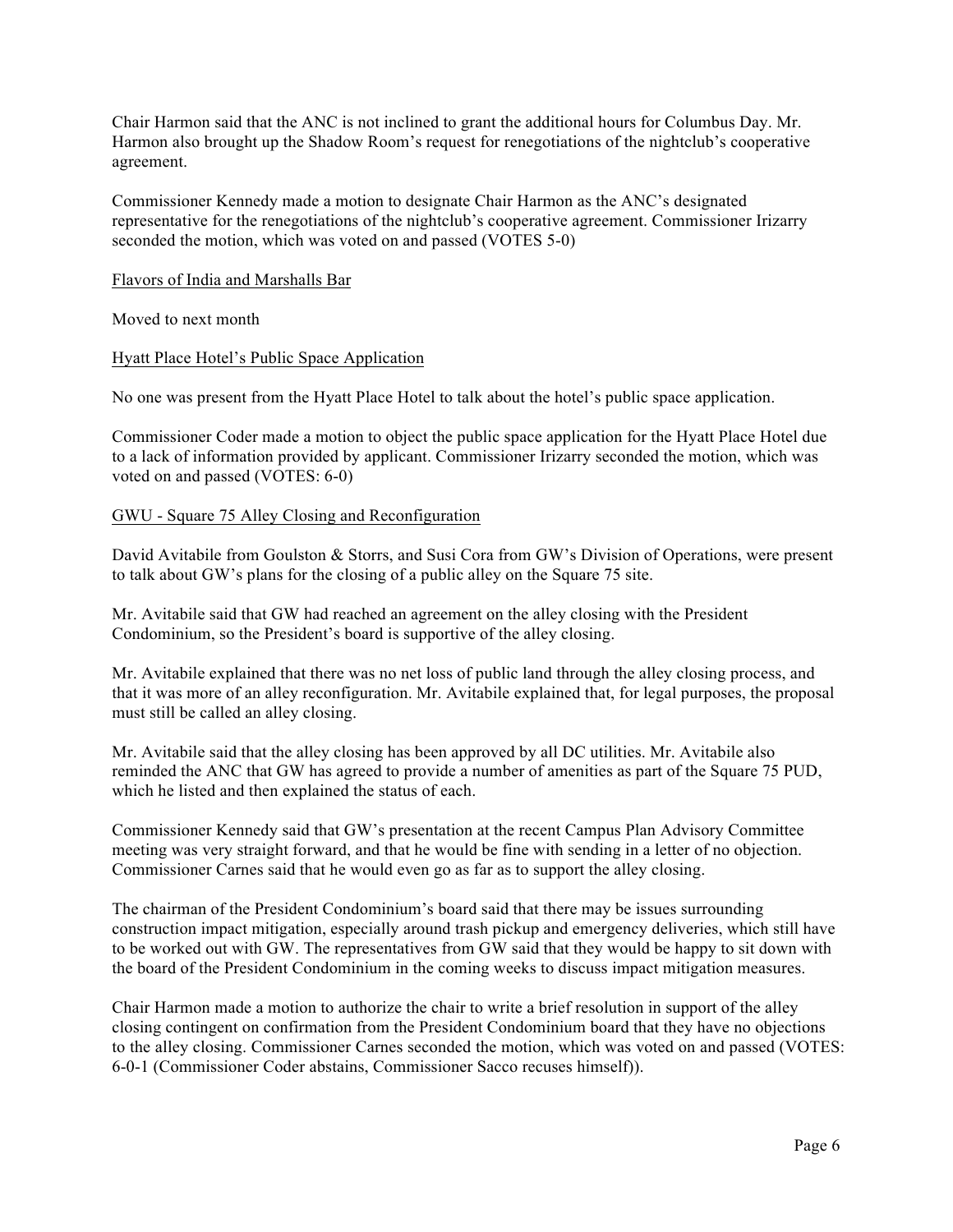#### **Administrative Agenda**

#### Adoption of Minutes

Florence made a motion to adopt the minutes for the July 8 special meeting. Commissioner Kennedy seconded the motion, which was voted on and passed (VOTES: 7-0).

Chair Harmon made a motion to adopt the minutes for the July 17 regular meeting. Commissioner Coder seconded the motion, which was voted on and passed. (VOTES: 7-0)

#### Locks on Filing Cabinets and a PO Box

Commissioner Kennedy made a motion to authorize Chair Harmon to spend up to \$750 to purchase a PO Box and either fix the locks on the filing cabinet or buy new filing cabinets. Commissioner Irizarry seconded the motion, which was voted on and passed (VOTES: 7-0).

#### Bylaws Committee

Commissioner Kennedy said that the last bylaws committee meeting was in late July and that he will let everyone know about the next meeting once it is scheduled.

Chair Harmon adjourned the meeting at 9:30 pm.

#### **Resolution #1 – DDOT public space application for 1050 23rd Street, NW**

Government of the District of Columbia Foggy Bottom and West End Advisory Neighborhood Commission 2A

 $c$ /o West End Library 1101 24<sup>th</sup> St., N.W. Washington DC 20037

\_\_\_\_\_\_\_\_\_\_\_\_\_\_\_\_\_\_\_\_\_\_\_\_\_\_\_\_\_\_\_\_\_\_\_\_\_\_\_\_\_\_\_\_\_\_\_\_\_\_\_\_\_\_\_\_\_\_\_\_\_

September 18, 2013

Catrina Harrison Coordinator, DDOT Public Space Committee District Department of Transportation 1100 4th Street S.W. / 2nd Floor Washington, DC 20024

Re: DDOT public space application for **1050 23rd Street, NW** DDOT Tracking # **86173**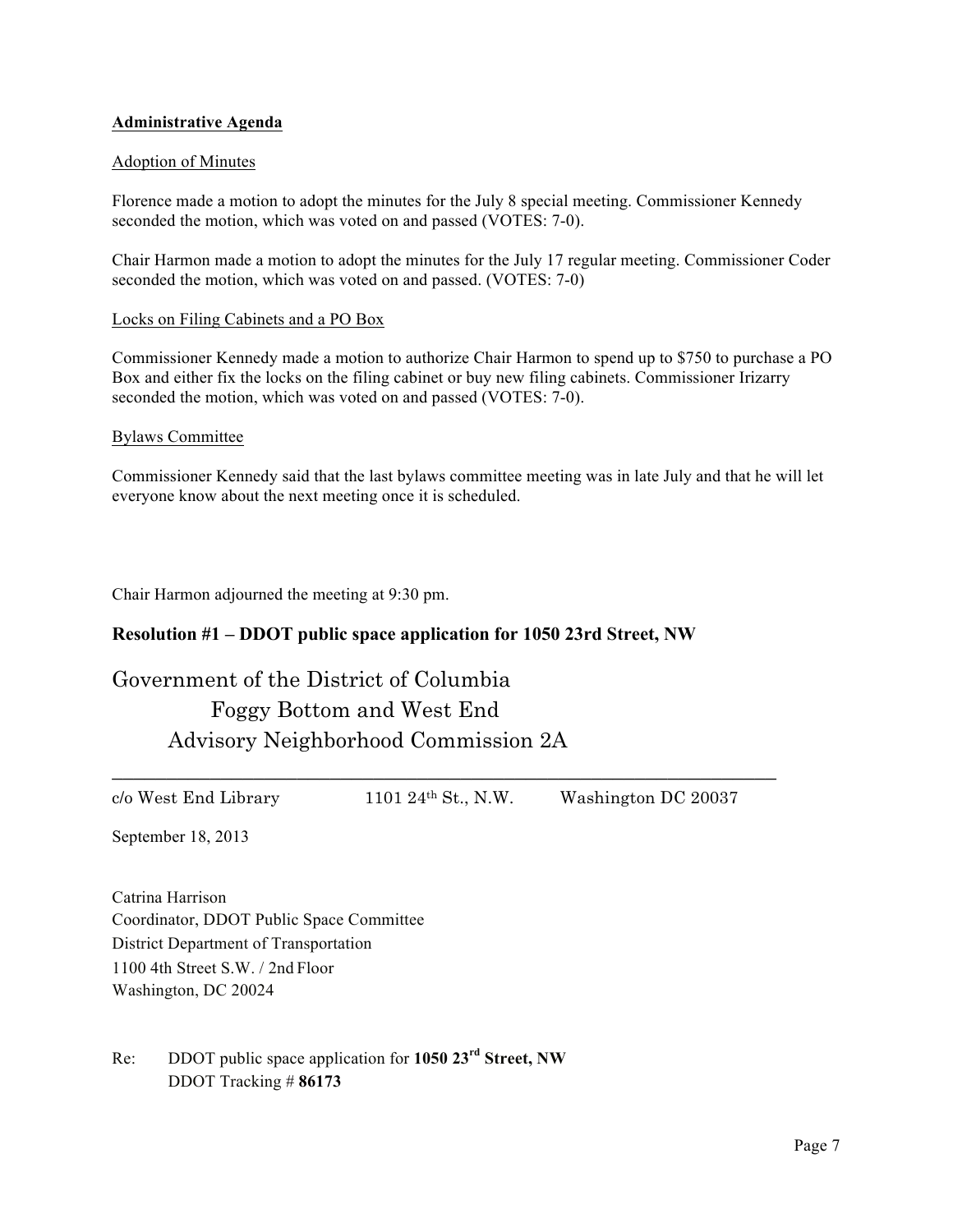Dear Ms. Harrison:

At its duly noticed, regularly scheduled meeting on Wednesday, September 18, 2013, the Foggy Bottom & West End Advisory Neighborhood Commission 2A (ANC 2A), with a quorum of seven of the eight commissioners being present, voted 6-0-1 to provide an "no objection" to the public space application for the temporary location of the West End Fire Station and requested the Public Space Committee to expedite this request.

Please let me know if I can answer any questions.

## ON BEHALF OF THE COMMISSION:

Sincerely,

Florence Harmon Chair

cc: ANC 2A Commissioners Anna Shapiro, Mathew Troy, Office of the Deputy Mayor for Planning and Economic Development Gareth Eckmann, Ben Sonnet, EastBanc, Inc.

 $\mathcal{L}_\text{max}$  , and the contribution of the contribution of the contribution of the contribution of the contribution of the contribution of the contribution of the contribution of the contribution of the contribution of t

# **Resolution #2 – Ward 2 Education Network**

Government of the District of Columbia Foggy Bottom and West End Advisory Neighborhood Commission 2A

 $\overline{c}/\overline{o}$  West End Library 1101 24th St., N.W. Washington DC 20037

Via email

November 22, 2013

Chancellor Kaya Henderson District of Columbia Public Schools 1200 First Street, NE Washington, DC 20002

Re: Ward Two Education Network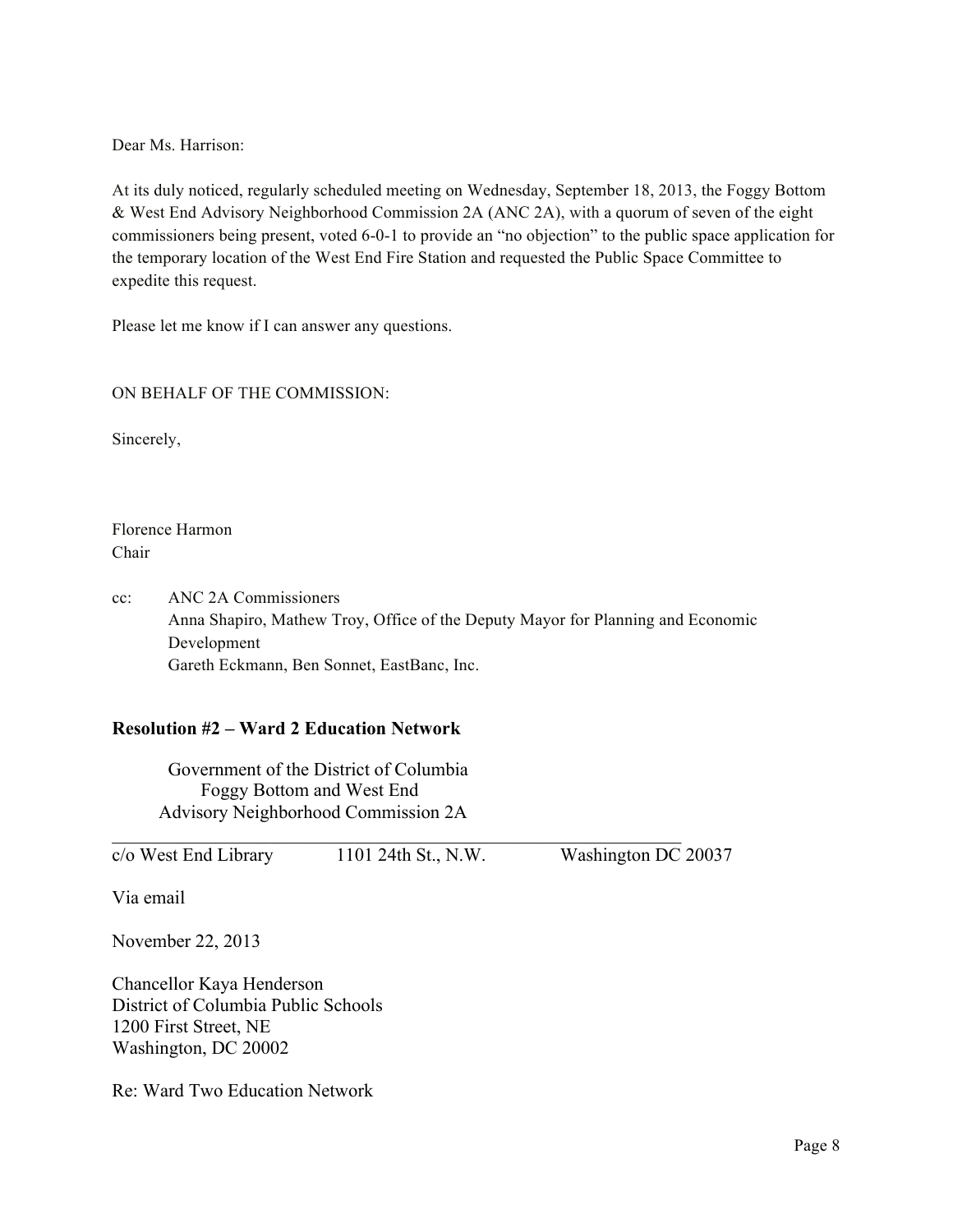Dear Chancellor Henderson:

At its regular meeting on September 18, 2013 the Foggy Bottom/West End Advisory Neighborhood Commission ("ANC 2A" or "Commission") considered the above-referenced matter. With six of the eight Commissioners present, a quorum at a duly-noticed public meeting, the Commission approved the following motion by a vote of (6-0).

# **Resolution Establishing a Joint Logan, Dupont, Foggy Bottom Network to Improve Neighborhood Schools**

# **Preamble:**

Whereas, Advisory Neighborhood Commission (ANC) 2A values high quality traditional community schools and will work to ensure that all residents of ANC 2A have them;

Whereas, ANCs were created to "advise the Council of the District of Columbia, the Mayor and each executive agency with respect to all proposed matters of District government policy," including education;

Whereas, the by-right elementary and middle public school option for residents of ANC 2A is School Without Walls at Francis Stevens, which was recently threatened with closure and has been under-enrolled in the past;

Whereas elementary and middle schools in adjoining neighborhoods face enrollment challenges (under and over-enrollment) and the number of school-aged children in each of these neighbors is projected to grow quickly in the coming years;

Whereas, the high school option for ANC 2A residents is Wilson High School, but the inboundary middle school classmates from other parts of Ward 2 and out-of-boundary classmates from throughout the city will attend School Without Walls at Francis Stevens' feeder school, Cardozo High School;

Whereas, anticipated school boundary and feeder pattern changes will greatly impact our neighborhoods, communities, and school enrollment, as well as present an opportunity to address issues impacting school quality and parent satisfaction;

Whereas, with an increased focus at the neighborhood level and with better coordination of community talent and bringing other resources to bear; educational achievement and community school quality may improve; for example, a number of critical factors affecting our schools and our neighborhoods may improve, including family support services, truancy, and public safety; and

Whereas, ANC 2A, recognizing the importance of quality public education to the health and vitality of all communities, wishes to establish a joint effort among neighboring ANCs to study and improve our neighborhood schools.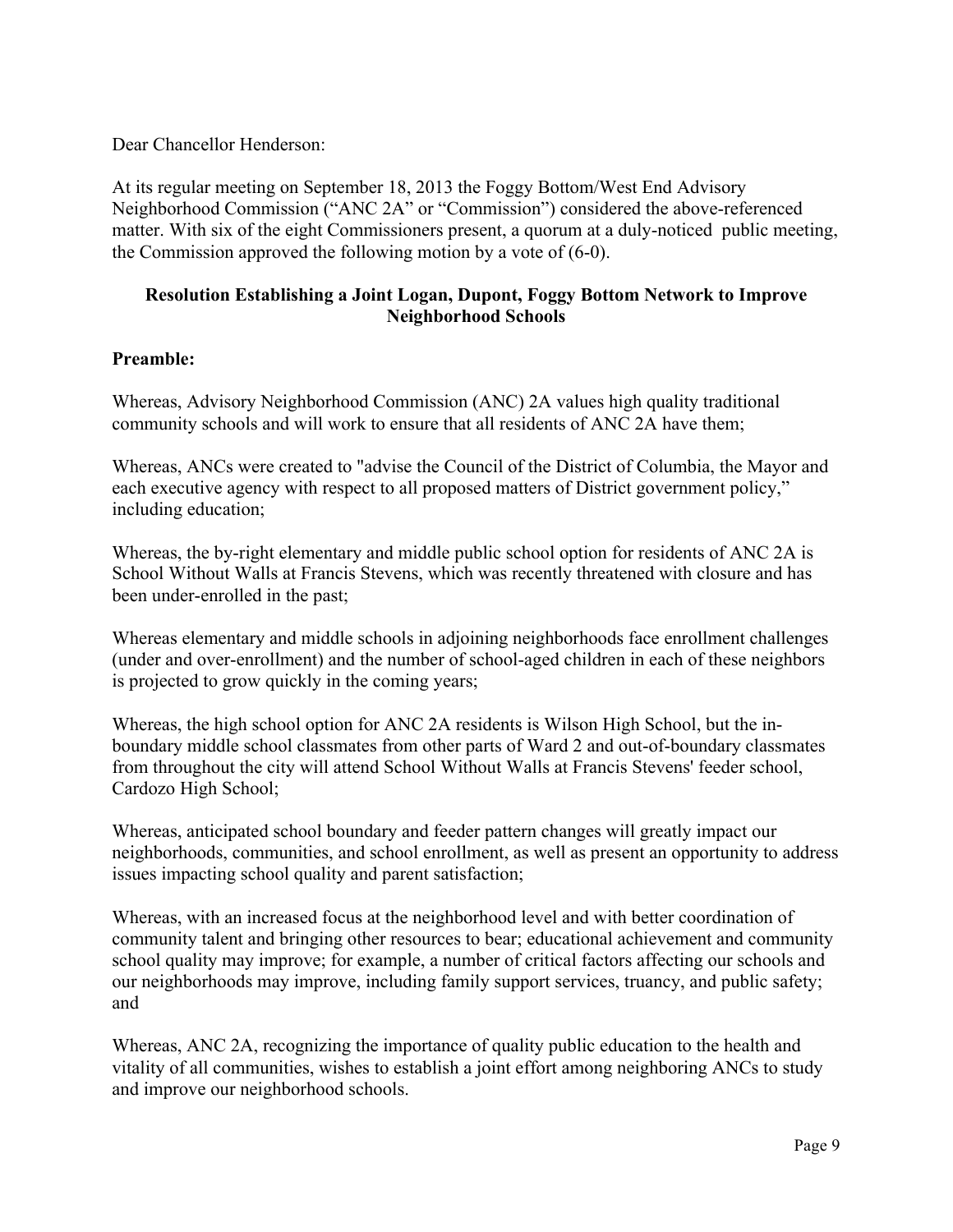# **Resolution:**

Therefore, be it resolved, that ANC 2A hereby enters into a special joint committee of ANCs to identify improvements to its neighborhood schools and feeder systems;

Be it further resolved that, each neighboring ANC, which will be defined as that having a student body, some portion of which is designated to attend the same District of Columbia Public Schools (DCPS) schools as those attended by the other ANCs in the joint committee, may be invited to participate in the joint committee;

Be it further resolved that each neighboring ANC is authorized to designate one (1) voting representative to serve as the ANC voting representative on the joint committee; it is up to each ANC to determine the standards for selecting its designee;

Be it further resolved, that ANC 2A designates Chris Sondreal, an active and engaged member of the School Without Walls at Francis Stevens community, to serve as its voting representative;

Be it further resolved, that the joint committee shall adhere to the joint meeting requirements specified in ANC 2A's Bylaws, and such other rules as the joint committee may adopt;

Be it further resolved, that the chair shall be elected by a majority of the voting representatives present and voting at the first meeting of the joint committee; and

Be it further resolved that, the joint committee shall investigate causes of concern within the neighborhood school system, including Cardozo High School feeder pattern, solicit community feedback, and prepare a report proposing reforms. The report shall be presented to the Mayor, the Chancellor of the DCPS System, the Education Committee of the District of Columbia City Council, and any other interested stakeholders; ANC 2A reaffirms its support for the DCPS plan to merge School Without Walls with Francis Stevens Educational Campus ("FSEC") to create School Without Walls at FSEC, to maintain a public education option for parents in the West End and Foggy Bottom neighborhoods.

ANC 2A encourages the parents at FSEC and School Without Walls to collaborate on the merger.

# ON BEHALF OF THE COMMISSION:

Sincerely,

Florence Harmon, Chair

- Cc: Chairman Phil Mendelson, DC Council
- Cc: Councilmember Jack Evans, Ward 2
- Cc: Councilmember David Grosso, At-Large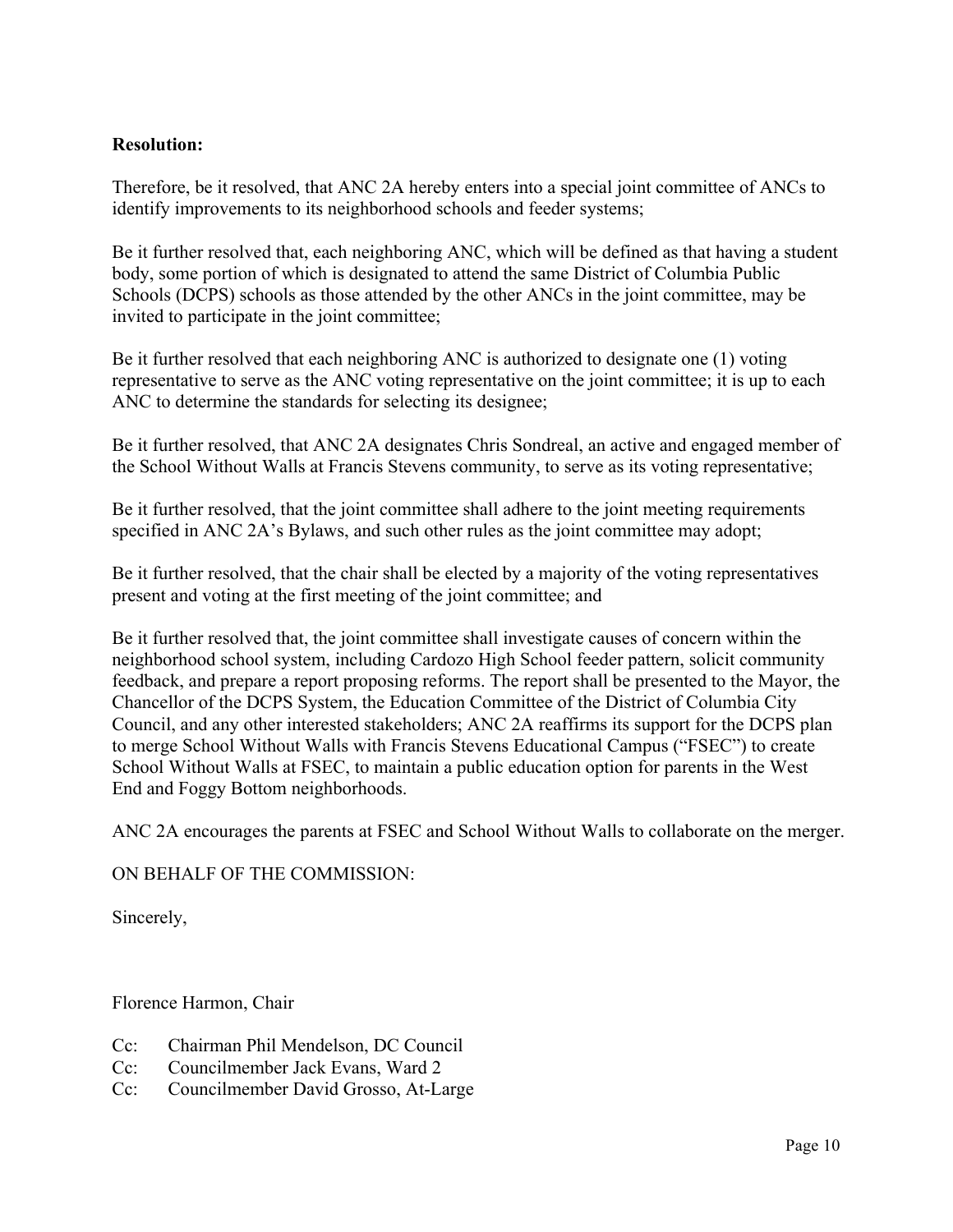- Cc: Councilmember David Catania, At-Large
- Cc: Councilmember Vincent Orange, At-Large
- Cc: Councilmember Anita Bonds, At-Large
- Cc: Councilmember Muriel Bowser, Ward 4
- Cc: Councilmember Tommy Wells, Ward 6
- Cc: Councilmember Jim Graham, Ward 1
- Cc: Councilmember Mary Cheh, Ward 3
- Cc: Councilmember Kenyan McDuffie, Ward 5
- Cc: Councilmember Yvette Alexander, Ward 7
- Cc: Councilmember Marion Barry, Ward 8
- Cc: Francisco Fimbres
- Cc: James Bulger
- Cc: Jesus Aguirre
- Cc: Abigail Smith
- Cc: Jack Jacobson
- Cc: Mary Lord
- Cc: ANC 2A Commissioners

## **Resolution #3 – Proposed Metrobus Service Changes**

Government of the District of Columbia Foggy Bottom and West End Advisory Neighborhood Commission 2A

c/o West End Library 1101 24th St., N.W. Washington DC 20037

 $\mathcal{L}_\text{max} = \mathcal{L}_\text{max} = \mathcal{L}_\text{max} = \mathcal{L}_\text{max} = \mathcal{L}_\text{max} = \mathcal{L}_\text{max} = \mathcal{L}_\text{max} = \mathcal{L}_\text{max} = \mathcal{L}_\text{max} = \mathcal{L}_\text{max} = \mathcal{L}_\text{max} = \mathcal{L}_\text{max} = \mathcal{L}_\text{max} = \mathcal{L}_\text{max} = \mathcal{L}_\text{max} = \mathcal{L}_\text{max} = \mathcal{L}_\text{max} = \mathcal{L}_\text{max} = \mathcal{$ 

September 18, 2013

Regina Sullivan Director, Office of Government Relations and Policy Washington Metropolitan Area Transit Authority 600 Fifth Street, N.W. Washington, DC 20001

Dear Ms. Sullivan:

At its duly noticed, regularly scheduled meeting on September 18, 2013 with 6 of the 8 commissioners present, constituting a quorum, Advisory Neighborhood Commission (ANC) 2A passed the following resolution by a vote of 6 to 0.

Whereas, the Washington Metropolitan Area Transit Authority (WMATA) has proposed a number of Metrobus service adjustments effective in June of 2014;

Whereas, three of the proposed changes affect routes or route groupings which serve the Foggy Bottom and/or West End neighborhoods that are within the purview of ANC 2A;

NOW THEREFORE BE IT RESOLVED that ANC 2A adopts the following recommendations with respect to these proposed changes to advise WMATA and the District Department of Transportation (DDOT) as to how they can best service the Foggy Bottom and West End communities: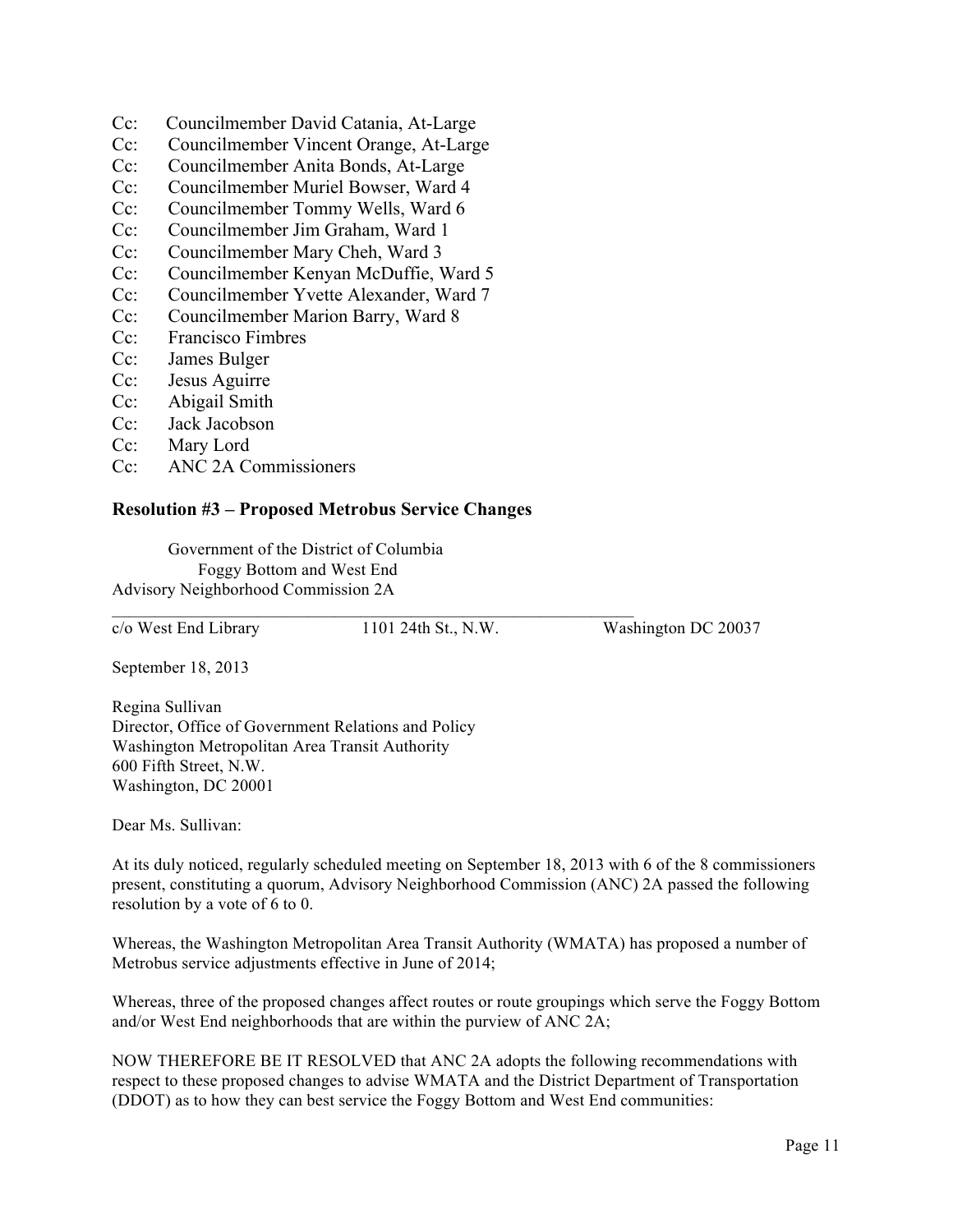• ANC 2A conditionally supports the proposed changes to the '30s' series of Metrobus routes, contingent on the alignment of the new '30' route utilizing Virginia Avenue and 23rd Street so that service from the southern portion of the Foggy Bottom neighborhood to Georgetown and the Wisconsin Avenue corridor – currently achieved via the '31' route – is maintained when the '31' is re-aligned to continue down Pennyslvania Avenue past Washington Circle into downtown D.C.

ANC 2A supports the truncation of the '32' and '36' routes in Foggy Bottom to improve service reliability along the southeastern portion of the 30s route and improve bus service frequency from Foggy Bottom to points east.

- ANC 2A takes no position on proposed changes to the '80' route, contingent on WMATA establishing regular service on the '32' and '36' from southern Foggy Bottom in order to mitigate the loss of every other '80' trip during weekdays. ANC 2A notes that the '80' has been a valuable route for Foggy Bottom residents for over 70 years, initially as a streetcar service, and therefore requests that WMATA avoid any further service reductions west of McPherson Square in order to maintain the viability of current service.
- ANC 2A strongly endorses the proposed introduction of midday service on the 'H1' route from Washington Circle to Columbia Heights, and further suggests that WMATA consider converting the 'H1' to a full-time route – including service on nights and weekends – in order to provide one-seat bus service from Foggy Bottom to Dupont Circle and mid-city neighborhoods, where none exists currently.

ANC 2A further suggests that WMATA and DDOT consider the feasibility of introducing another bus route – either Circulator or Metrobus – to service the corridor between the Lincoln Memorial area and U Street, by way of 23rd Street and Dupont Circle. In evaluating the benefits of such a service, the Commission invites WMATA and DDOT to consider the current lack of transit service between the 'Foggy Bottom-GWU' Metrorail station and the Memorial area, and to consider the potential economic impact of inducing tourist traffic into D.C. neighborhoods from the National Mall. The ANC also notes the lack of direct transit service currently between activity centers in Foggy Bottom, Dupont Circle, and along the U Street corridor.

Commissioner Patrick Kennedy (Patrick.Kennedy@anc.dc.gov) is the Commission's representative in this matter.

#### ON BEHALF OF THE COMMISSION.

Sincerely,

Florence Harmon Chairperson

- Cc: Ms. Muriel Bowser; Principal Member (D.C.), WMATA Board of Directors
- Cc: Mr. Tom Downs; Principal Member (D.C.), WMATA Board of Directors
- Cc: Mr. Terry Bellamy; Alternate Member (D.C.), WMATA Board of Directors
- Cc: Mr. Tom Bulger; Alternate Member (D.C.), WMATA Board of Directors
- Cc: Mr. Jack Evans; Member, D.C. Council (Ward 2)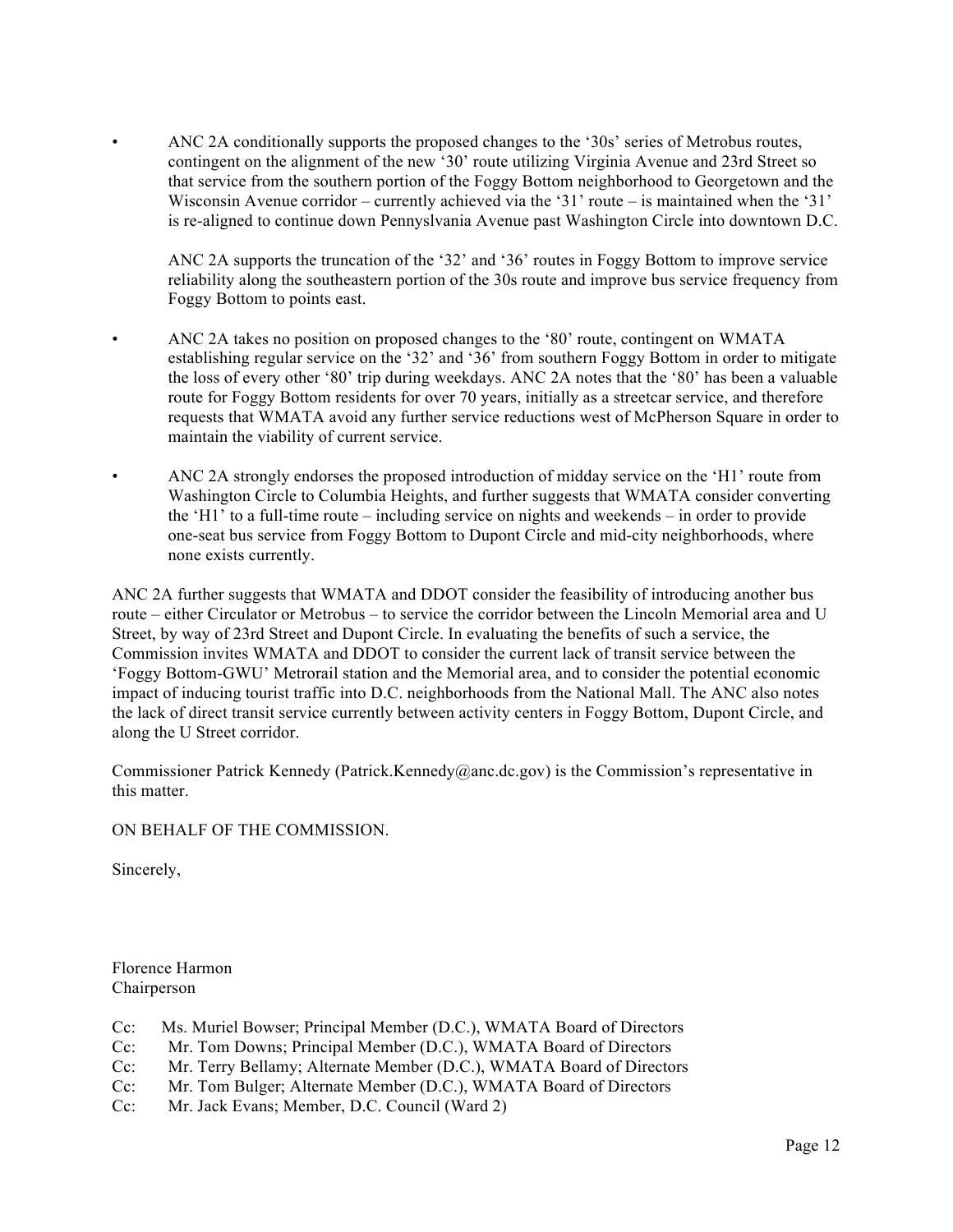- Cc: Ms. Ann Chisholm; D.C. Government Relations Officer, WMATA
- Cc: Mr. Jim Hamre; Director, Bus Planning, WMATA
- Cc: Mr. David Erion; Bus Planner, WMATA
- Cc: Mr. Carl Jackson; Associate Director, Progressive Transportation Services Administration, DDOT

#### **Resolution #4 - Hyatt Place Hotel's Public Space Application**

Commissioner Coder made a motion to object the public space application for the Hyatt Place Hotel due to a lack of information provided by applicant. Commissioner Irizarry seconded the motion, which was voted on and passed (VOTES: 6-0). PDF DDOT Public Space for filed.

**Resolution #5 - Z.C. Case No. 06-11G/06-12G; Application of The George Washington University ("GWU") for Modification of a First Stage PUD & Second Stage PUD & Closing of a Public Alley ("Application"); Square 75, Lots 23, 33, 34, 41, 42, 47, 863; File No. S.O. 12-03806**

# Government of the District of Columbia Foggy Bottom and West End Advisory Neighborhood Commission 2A

 $c/\sigma$  West End Library 1101 24<sup>th</sup> St., N.W. Washington DC 20037

\_\_\_\_\_\_\_\_\_\_\_\_\_\_\_\_\_\_\_\_\_\_\_\_\_\_\_\_\_\_\_\_\_\_\_\_\_\_\_\_\_\_\_\_\_\_\_\_\_\_\_\_\_\_\_\_\_\_\_\_\_

October 8, 2013

Roland F. Dreist, Jr., Surveyor, DC Office of the Surveyor DC Department of Consumer & Regulatory Affairs 1100 4th Street, SW Washington, DC 20002

Re: Z.C. Case No. 06-11G/06-12G Application of The George Washington University ("GWU") for Modification of a First Stage PUD & Second Stage PUD & Closing of a Public Alley ("Application") Square 75, Lots 23, 33, 34, 41, 42, 47, 863 File No. S.O. 12-03806

Dear Mr. Dreist:

At its duly noticed, regularly scheduled meeting on Wednesday September 18, 2013, the Foggy Bottom & West End Advisory Neighborhood Commission 2A (ANC 2A), with a quorum of seven of the eight